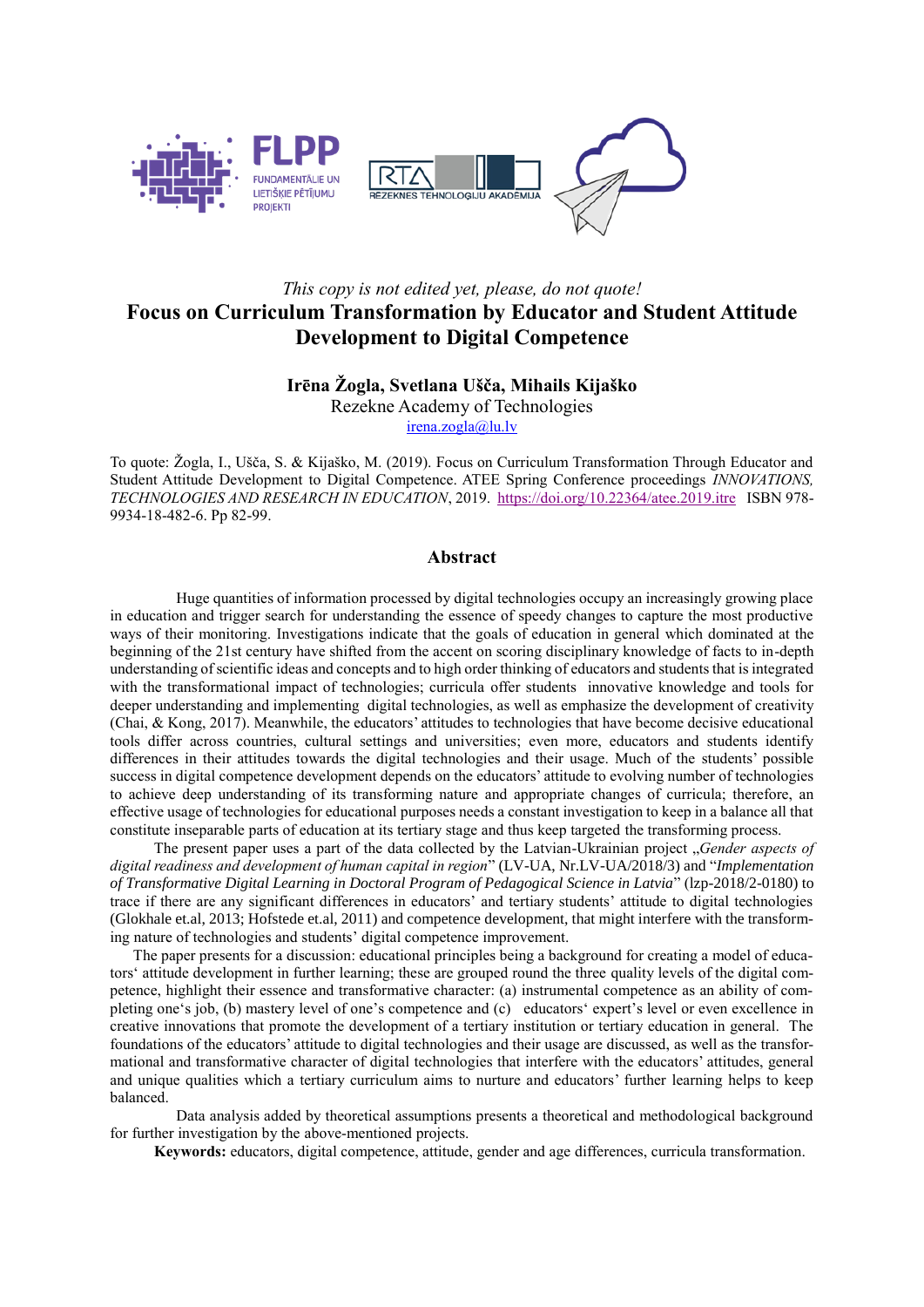### **Introduction**

Despite the growing technology in universities, findings of investigations (Al-Musawi et.al, 2013) conclude that universities have been slow to bring e-learning into the main stream and maximize the students' benefits of digital learning. Usually, investigations are directed to the students' digital competence and state that some of them still hold underdeveloped elearning skills; the educators' attitude towards e-teaching and e-learning also attracts the researchers' attention and need to be considered to catch up with vast quantities of information which is suggested and processed by digital technologies. These occupy an increasingly growing place in education and trigger search for understanding the most productive ways of their monitoring. We mention only some essentialities to introduce this study:

(a) Investigations indicate that the goals of education in general and of computer sciences in particular which dominated at the beginning of the 21st century have shifted from the accent on scoring disciplinary knowledge of facts to in-depth understanding of scientific ideas and concepts and to high order thinking of educators and students that is integrated with the transformational impact of technologies.

(b) University curricula provide students with innovative knowledge and tools for deeper understanding and implementing digital technologies, as well as emphasize the development of creativity (Chai, & Kong, 2017), but the speedy progress of digital technologies, for instance, 5G network (Segan, 2018; Hoffman, 2019) cannot be caught up by slow development of educators' digital competence, especially if competence is defined in stale categories and restricted by their attitude development in general.

(c) Meanwhile, the educators' and students' attitudes to technologies as educational tools differ even within one university; educators and students identify differences in their attitudes towards the digital technologies and their usage. Much of the students' possible success in digital competence development depends on the educators' attitude to evolving speed and amount of technologies, as well as changes of the study content and productive usage of the available equipment to achieve deep understanding of its transforming nature and appropriate changes of the educational process. Therefore an effective usage of technologies for educational purposes needs a constant investigation to keep in a balance all that constitutes inseparable parts of education at its tertiary stage.

**The aim of the research**: to analyze possible differences in the assessment of students' and educators' attitudes towards digital technologies, reasons of their usage, and, if possible, identify motivation to improve their digital competence to embrace possibilities of curricula transformations. The researchers did not aim at having a large number of respondents – more important is to identify precedents and learn about the character of students' and learners' attitudes.

Analysis of the collected empirical data and added by theoretical assumptions presents a theoretical and methodological background for further investigation by the above mentioned projects.

### **The background knowledge**

The researchers follow the definition which conceptualize attitude as a psychological construct, a force or quality of mind, a mental and emotional entity that inheres in, or characterizes a person (Perloff, 2016). According to Allport (1935) the importance of educators' and students' attitude sits in the specific nature and functioning of attitudes. Several qualities of attitudes are conformable with studies in the digital age and therefore are of special importance in curricula building: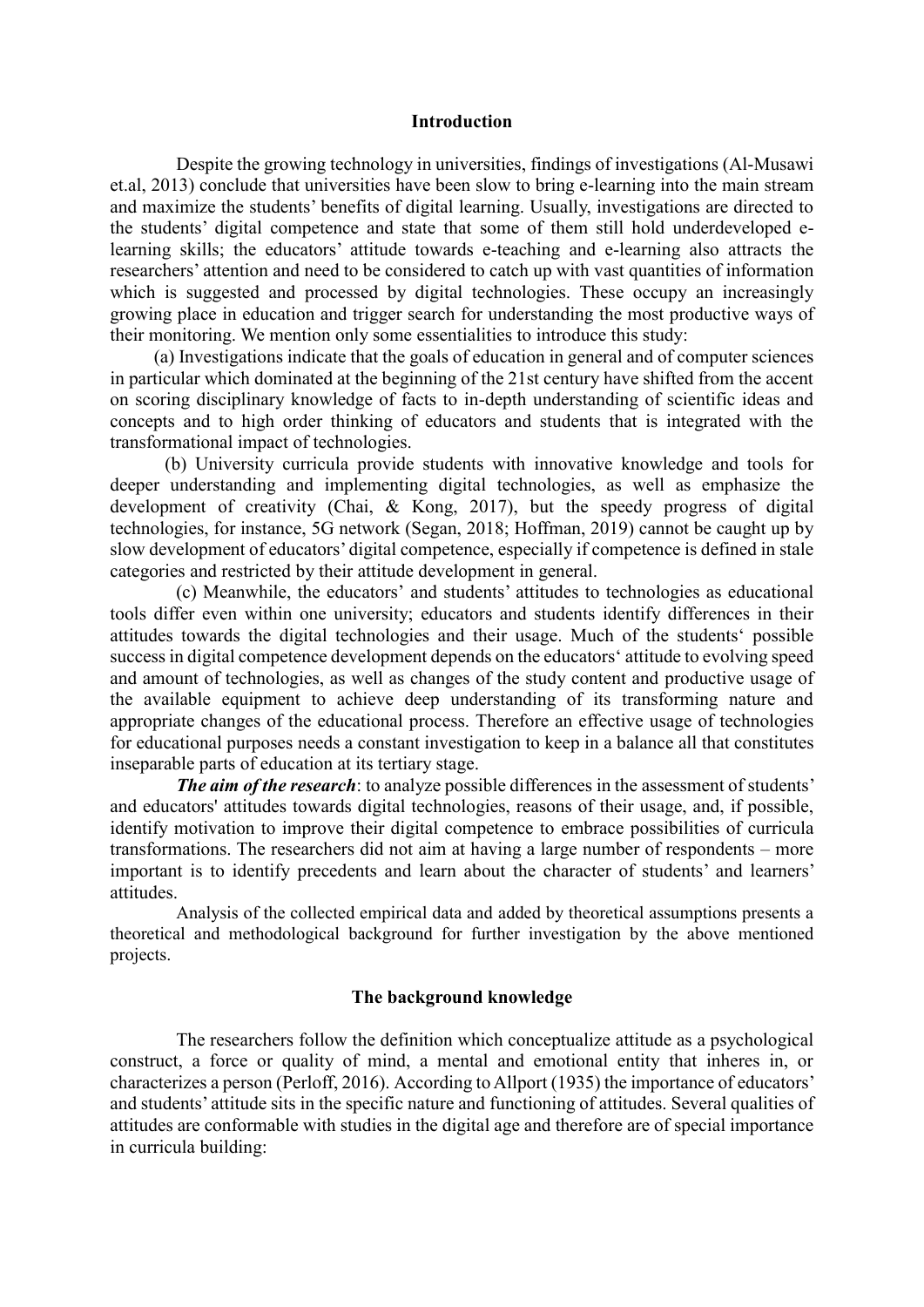- numerous investigators confirm its many aspects among which there is mental association between an object of attitude and its evaluation (Fazio, 1989, 155), favour or disfavour expressed by evaluating the object of attitude;
- being related to motivation or a state of readiness for activities attitudes influence thoughts, feelings and actions, therefore are linked to a person's core values;
- attitudes are never directly observable, but being real and substantial ingredients in human nature, they become impossible to account satisfactorily either for the consistency of an individual's behaviour, or for the stability of any social or cultural context;
- attitudes appear in actions, communication and cooperation when learning by doing is an appropriate situation to demonstrate, share and further develop ones' attitudes;
- in the mobile world with speedy technological progress attitude as a human construct responds to the external changes by its accessibility – attitude is learned, comes quickly to one's mind and influences decision-making.

Due to these qualities attitudes deserve being investigated to address and develop educators' and students' responsibility, quick targeted reaction to constant external changes, and triggering curricula development. These peculiarities allow the researchers to treat educators' and students' attitudes as an influential force which if coupled with the transformational character of the digital technologies should be used for targeted curricula re-direction towards effective tertiary studies appropriate for the  $21<sup>st</sup>$  Century creative learning.

Several interrelated phenomena and categories often appear in documents and research to be immediately encountered and used in education; these are *digital competencies, 21st Century learning,* and appropriate *curriculum transformations.* The new educational possibilities challenge educators' attitude development by encountering new knowledge, identifying its personal importance, ways and targeted activities of introducing appropriate transformative innovations.

*Digital competencies*should be considered transversal and therefore need to be defined and treated appropriately to create tertiary and educators' further learning curricula with a respect towards the role of competencies in attitude development and attitudes' inspiring power for competence development: competencies are directly linked to students' and educators' success and their positive attitude to teaching and learning. Clear definitions (of attitudes and competences) are needed to base investigations and education on, search for technology-based interactive devices and systems to support learning even on the tertiary level that combines real and digital worlds (Sanabria & Arámburo-Lizárraga, 2016) regarding innovative services for human-computer interaction (Lytras et al., 2016). Competencies are usually defined as a system of knowledge and skills being implemented in activities or a system of professional and pedagogical competence leading to a quality of a transversal competencies and facilitating learners' digital competence. It is the most important that the focus is not on the technical skills (instrumental competence), rather, the framework aims to specify how digital technologies can be used to enhance and innovate education (EC, 2019). The transformative impact, speed and scope of digitalization challenge educators' and students' motivation and attitude to technologies, developing educational process, and appropriate achievements.

Under the auspices of the Joint Research Centre, Institute for Prospective Technological Studies of the European Commission, define digital competencies in a promising and challenging way for curricula transformations towards educators' and students' attitude development:

*Digital competence is recognised as a broadly defined phenomenon being the confident,*

*critical and creative use of information and communication technologies to achieve*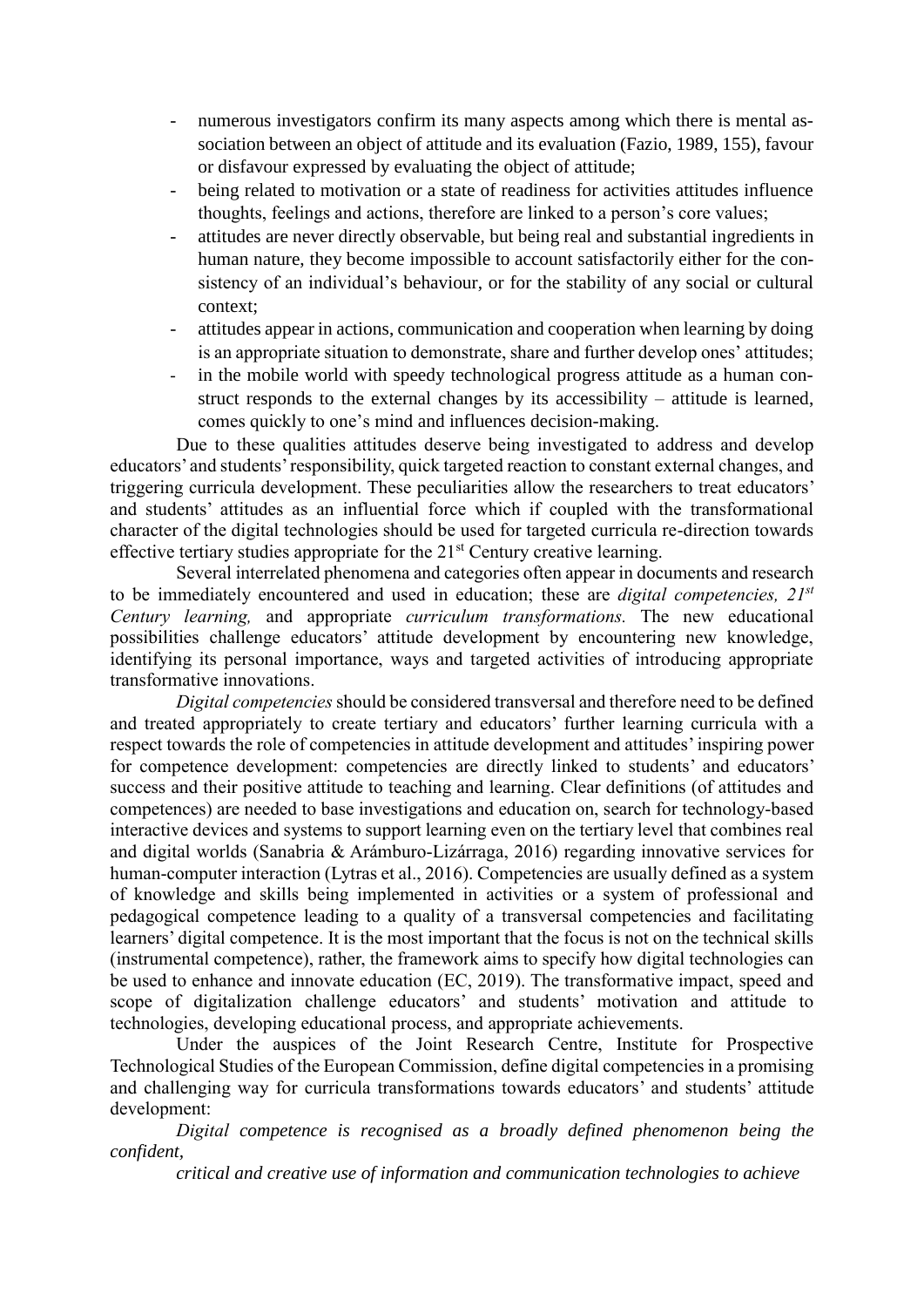# *goals related to work, employability, learning, leisure, inclusion and/or participation in society.*

A conceptual model of the digital competence therefore includes (a) instrumental skills and knowledge – operational and medium-related, (b) advanced skills and knowledge include media application, strategic, personal objectives in communication and collaboration, information management, learning and problem-solving, meaningful participation, and (c) attitudes – intercultural, creative, critical, autonomous, responsible (Ala-Mutka, 2011; Redecker, 2018). This general understanding of the competence structure challenges a detailed description of its components which must differ according to age, education, occupation and many other criteria, among which there are transformations brought about by the constantly developing digital technologies; these have added creativity to the accent of students' and educators' attitudes.

A conceptual model of digital competencies by Martin & Grudziecki (2015) provides some details of attitude aspects (even if the authors do not distinguish between the aspects of content and character of cognition); these are: intercultural, critical, creative, autonomous, responsible. Attitudes include and demonstrate a quality and content of its holder's thinking and self-conducted learning that allows for distinguishing between levels of digital literacy; these are: digital competence (skills, concepts, approaches, attitudes etc.); digital mastery usage (professional/discipline application); digital transformation (innovation, creativity). The model has prompted a need to address the pedagogical category of didactic principles since a university process still functions on the basis of educators' and learners' value exchange on the background of targeted communication and cooperation when educators operate with the study content in its capacity of a pedagogical tool but students operate with the content in its capacity of a transformable object of their activities, as well as with digital technologies that initiate and allow for their transforming usage. The essence of the educators' mission has not changed because of possibilities and a strong impact of digital technologies to enable students' selfdirected learning. These make educators change the character of their assistance.

Another consideration is published by UNESCO (2014); this distinguishes between three broad categories of skills by addressing the skill dynamics – foundation/basic, specialized, and transversal skills – which are considered important for the development of well-rounded learners and are related to attitude dynamics accordingly. This also initiates considerable transformations of curricula to provide learners possibilities for critical and innovative thinking, development of inter-personal and organizational skills, intra-personal skills (e.g. selfdiscipline, enthusiasm, perseverance, self-motivation, etc.), global citizenship (e.g. tolerance, openness, respect for diversity, intercultural understanding, etc.), media and information literacy such as the ability to locate and access information, as well as to analyse and evaluate media content.

*21st Century learning* is closely related to digital technology and, accordingly, to the learner's and educators' digital competence. If properly designed and used technologies may enable students' engagement in multisensory learning, successful performance, learning motivation and positive attitude; students can interact with virtual objects at their own pace and make subjective sense of the perceived objective reality. Educators' choice of when and how to use technologies can be tailored to learners' characteristics and needs therefore easily capture their attention (Pantelidis, 2009); virtual world becomes an excellent opportunity for educators to implement a learner-centered pedagogical approach where students learn by doing, which otherwise would be limited. Furthermore, another way to enhance students' fine visual-spatial skills is the possibility to modify parameters that often cannot be changed in a real system (Potkonjak, et al. 2016). These and also other useful qualities are encountered if educators and students hold positive or responsible attitude to progressive changes.

These conclusions and statements (among many other) of researchers have been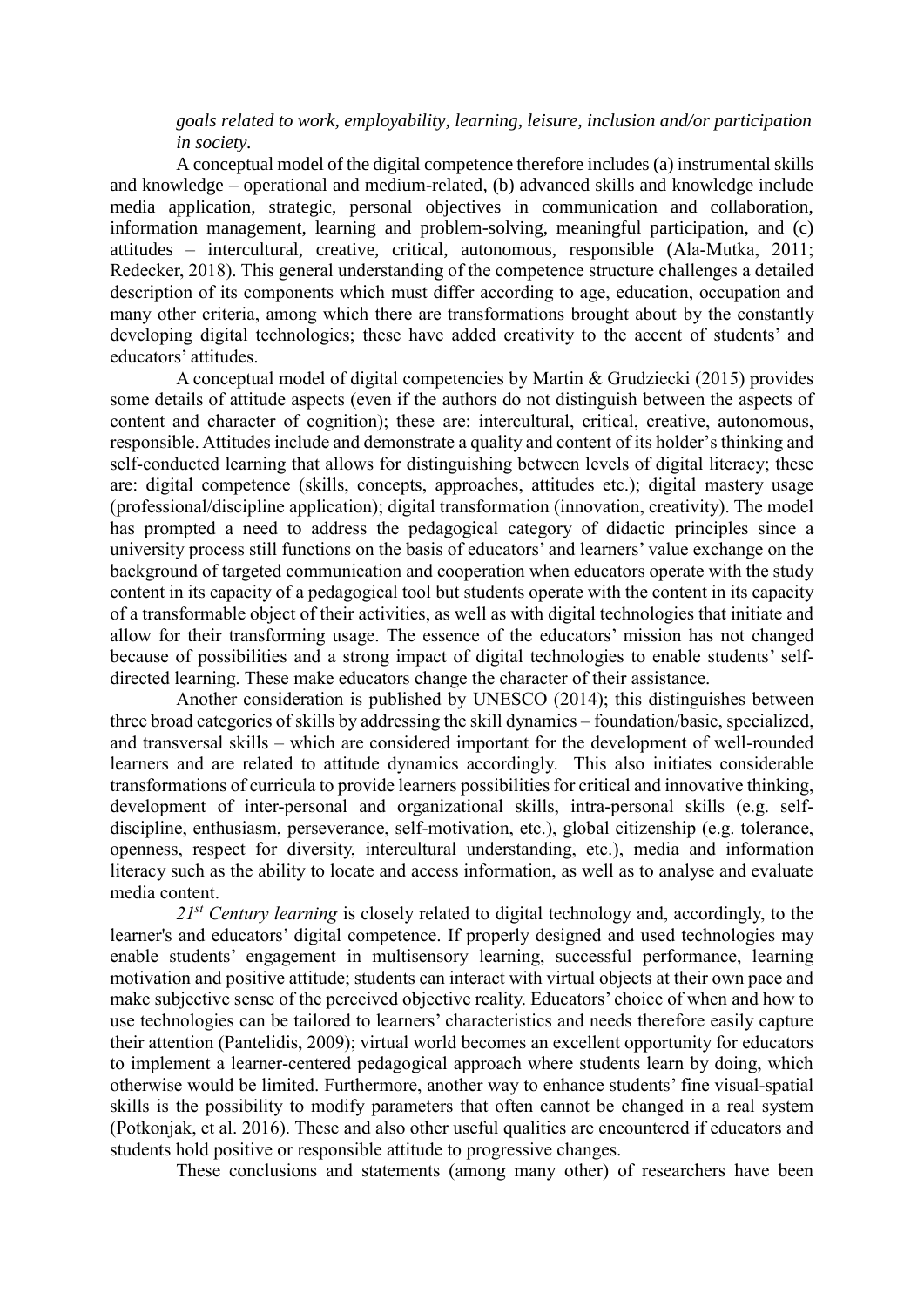applied in education as creative tools for enhancing traditional curricula and learning techniques to change the role of the learner by becoming a transformer of his knowledge rather than just a receiver of information (Sanabria & Arámburo-Lizárraga, 2016), also a transformer of the ways of tertiary teaching-learning to enable changing roles among educators and students or teachers and learners. Effective and successful use of technologies coupled with the qualities of the 21<sup>st</sup> Century learning, attitude, and learning style personalise the virtual learning environments (Jena, 2016).

*Curricula transformations* are also a result of encountered by educators and students innovations and triggered by their attitudes; these further transform attitudes and lead to appropriate environment for digital learning – virtual, face-to-face or mixed curriculum. Some of the advantages of virtual curriculum over the physical one include: flexibility involving different components that can be easily created allowing damage and multiple access by students using the same virtual equipment at the same time. The virtual reality, for instance, aided by the 5G network (the fifth generation [cellular network](https://en.wikipedia.org/wiki/Cellular_network) technology that provides broadband access) is considered being able to provide an even more effective way of teaching by ensuring access to a new generation of technology that improves the efficiency of teaching infrastructure (Orlosky, et al, 2017); the 3D virtual environments can facilitate students' constructivist learning by providing flexible and unique learner-centred learning. One can also observe differences in educators' and students' attitude demonstrations like readiness, desire and willingness to transform the educational process or curriculum accordingly. In addition to these explorations educational process must address also such complicated phenomena as personality features and self-image, cognitive ability and attitude to technologies that affect educators' as well as students' learning and competence development.

The term *principles* is a didactic category that introduces the basic theoretical statements and guidelines of creating and conducting an educator assisted tertiary process/curriculum; these become especially helpful to maintain the effectivity of a deliberatelly organized educational process in its intensive transformation. Therefore didactic principles accentuate learners' consciousness and activity in quality perception and competence acquisition, accessibility of education to meet students' needs and personalized educators' assitance, facilitating students' autonomous learning etc. Principles of tertiary curriculum follow the logic of teaching-learning, as well as the logic of attitude development: (a) educators assist students' learning and saving time, successfully cover the program and their becoming self-directed learners by targeted usage of digital technologies; (b) multiple changes which are introduced by digital technologies invite educators to address their attitude to the changed mission, using the new possibilities and becoming digital learners themselves – individuals do not have an attitude until they first encounter the attitude object or information about it and respond evaluatively (Eagly & Chaiken, 1998).

Evaluation of educators' and students' attitudes towards digital technologies might prompt some ideas of transforming tertiary curricula towards more effective usage of eenvironment by defining some didactic principles.

### **Methodology of research**

The present paper uses the empirical data to trace if there are any significant differences in educators' and tertiary students' attitude to digital technologies (Glokhale et.al, 2013; Hofstede et.al, 2011; Sharma, 2009) and digital competence development, that might interfere with the transforming nature of technologies and therefore improve students' digital learning. The investigation used as a tool of data collection the questionnaire (Glokhale et.al, 2013) and addresses five positions which demonstrate educators' attitude to the digital technologies:

- educators' and students' interest in learning about IT,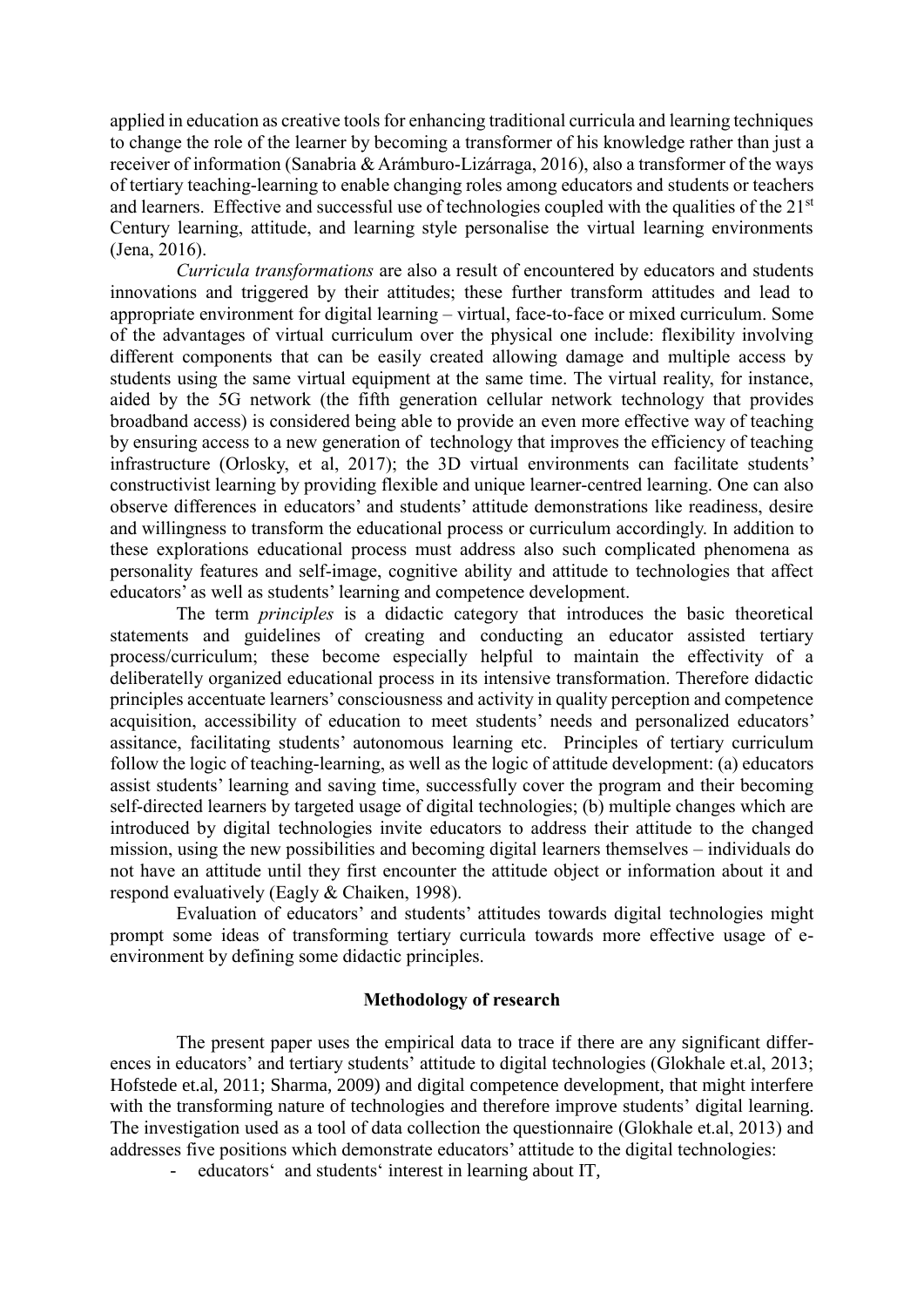- recognition of the practical value of IT,
- spotted out possible negative impact of IT,
- gender equity or in-equity in using technologies,
- recognized positive impact of technologies on work and human life.

The research base is made up of 260 respondents - 205 students and 55 educators of Latvian higher education institutions, including 44 men and 213 women, 3 respondents did not indicate their gender. Evaluating the offered assertions and coding of the factors and their characterizing statements were based on the interpretation of the findings by using the Likert scale - the procedure which is proposed by the questionnaire methodology, as well as the Mann - Whitney Test and Kruskal - Wallis Test were used for quantitative data processing in SPSS 25.0) to identify a statistical significance depending on the profile of the respondents. At the starting stage of the data processing Cronbach's alpha coefficient for internal consistency was calculated; the obtained result ( $\alpha =$ , 857) indicates good internal consistency.

## **Findings**

Statistically significant differences  $(p \le 0.05)$  in the self-assessments (Table 1) depending on the position of the respondents (student or educators), were found in the evaluations of two factors *Negative Impact of IT* and *Positive Effect of IT on Work Life*. In the other factors, no significant differences related to the respondents' position were observed. The average scores indicate that both groups of respondents have an interest in IT; respondents are aware of the role of technologies in modern life and believe that gender equality is also provided and is not violated by their use.

| <b>Factors</b>                     | Mean            | Statistical sig- |               |
|------------------------------------|-----------------|------------------|---------------|
|                                    | <b>Students</b> | Educators        | nificance (p) |
| Interest in Learning about IT      | 3.20            | 3,28             | ,227          |
| Practical value of IT              | 3.73            | 3,77             | .335          |
| Negative Impact of IT              | 3.24            | 2,94             | ,000          |
| Gender Equality of IT              | 4.02            | 3,99             | .381          |
| Positive Effect of IT on Work Life | 3.46            | 3,31             | ,046          |

Table 1 **Respondents' assessment of attitudes towards IT factors**

The analysis of statistically significant differences identify that students more often (Mean Rank 529.63) than educators (Mean Rank 486.46) emphasize the *Positive Effect of IT on Work Life*, as evidenced by the group's average rating factor. The analysis of the characterizing statements of the factor and statistically significant differences according to the position of the respondents (Table 2) are reveled only when assessing the statement *In general*, *IT will create more jobs than eliminates*: students evaluate this claim higher (Mean Rank 137.07) than the educators (Mean Rank 106, 02). Analysis of the average values shows that educators in general disagree with this statement; they are aware that lack of digital competence will reduce successful career opportunities. Significant differences are found in assessing the negative and positive impact of IT on working life: in both cases doctor students give higher evaluation.

# Table 2 **Assessment of the qualifying statements of the factor** *Positive Effect of IT on Work Life*

| .<br>'VICdi. |  |
|--------------|--|
|              |  |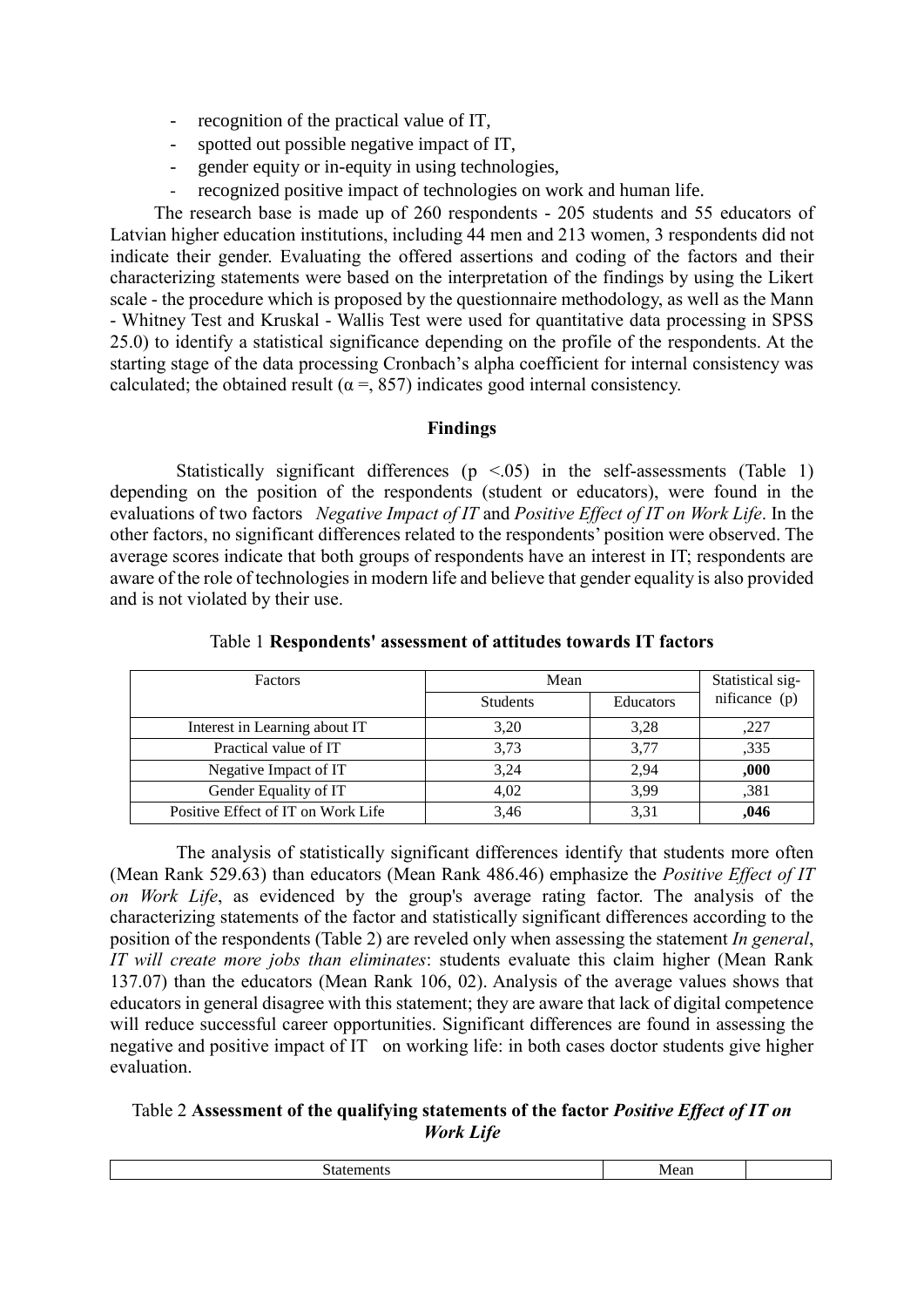|                                                                                  | Stu-<br>dents | Educa-<br>tors | Statistical<br>signifi-<br>cance $(p)$ |
|----------------------------------------------------------------------------------|---------------|----------------|----------------------------------------|
| In general, IT will create more jobs than eliminates                             | 3.10          | 2.71           | ,004                                   |
| Because of IT work will become more appealing                                    | 3.60          | 4.49           | ,199                                   |
| Family-friendly environments are more available in IT occupations than<br>others | 3.09          | 3.04           | .613                                   |
| Because of IT, there will be more opportunities for the next generation          | 4.03          | 4.02           | .794                                   |

Students responses argue that statistically significant differences ( $p = .008$ ) are found in the evaluations of *With the IT work will become more appealing*, depending on the field of science in which they are studying: medical and healthcare students are more likely to emphasize the attractiveness of IT use in their workplaces (Mean Rank 114, 58), while this view is seldom found with the students of agricultural and forestry sciences (Mean Rank 2.00), as well as with the students of humanities and arts (Mean Rank 79.66).

Evaluations of *Positive Effect of IT on Work Life* confirm that respondents motivate their recognition of the impact of IT on the work environment by improving their digital competence; also they consider that students' motivation might improve their activities in the chosen field of science and work.

The analysis of the *Negative Impact of IT* factor shows that the students' rating is higher (Mean Rank 538.62) than the assessment of the educators' (Mean Rank 452.98), as evidenced by the group's average rating factor. Statistically significant differences were found in three factor statements (Table 3). In all cases, the students' Mean Rank is higher if compared to that of the educators.

|                                                                       | Mean            |           | Statistical         | Mean Rank       |                  |
|-----------------------------------------------------------------------|-----------------|-----------|---------------------|-----------------|------------------|
| <b>Statements</b>                                                     | <b>Students</b> | Educators | significance<br>(p) | <b>Students</b> | <b>Educators</b> |
| IT makes our way of life change to<br>fast                            | 3.93            | 3.93      | .958                | 130,39          | 130,93           |
| Advancements in IT will eventually<br>destroy the earth               | 2,83            | 2,45      | .021                | 135,85          | 110,55           |
| People would do better by living sim-<br>pler life without so much IT | 3,04            | 2.65      | .010                | 136,50          | 108,13           |
| IT applications create an artificial and<br>inhuman way of living     | 3.18            | 2,71      | .001                | 137,91          | 102,89           |

Table 3 **Assessment of the qualifying statements of the Factor** *Negative Impact of IT*

The findings show that students are more concerned about the increasing impact of IT. Perhaps this can be explained by the fact that educators use IT more in their professional field; if compared to students they are less affected by the digital technologies in their everyday life. In their turn, students grew up in a digitized environment; their social contacts more often are virtual if compared to those of the educators.

This implies that although IT is increasingly coming into all spheres of human life, including education and, for example, many of the studies highlight the benefits of learning by using digital tools (Sun, 2018; Weng et al., 2013), the direct student-educator connectivity is still considered important, it supports the achievement of its own personal goals, promotes social welfare and socialization in a particular environment (Arpino, & de Valk, 2018; Siedlecki et al. 2014). Learning by using the platforms offered by IT is just one way of facilitating modern individualization and differentiation according to the educational needs of each student, which should not become the main or even the only way. Student responses show that although they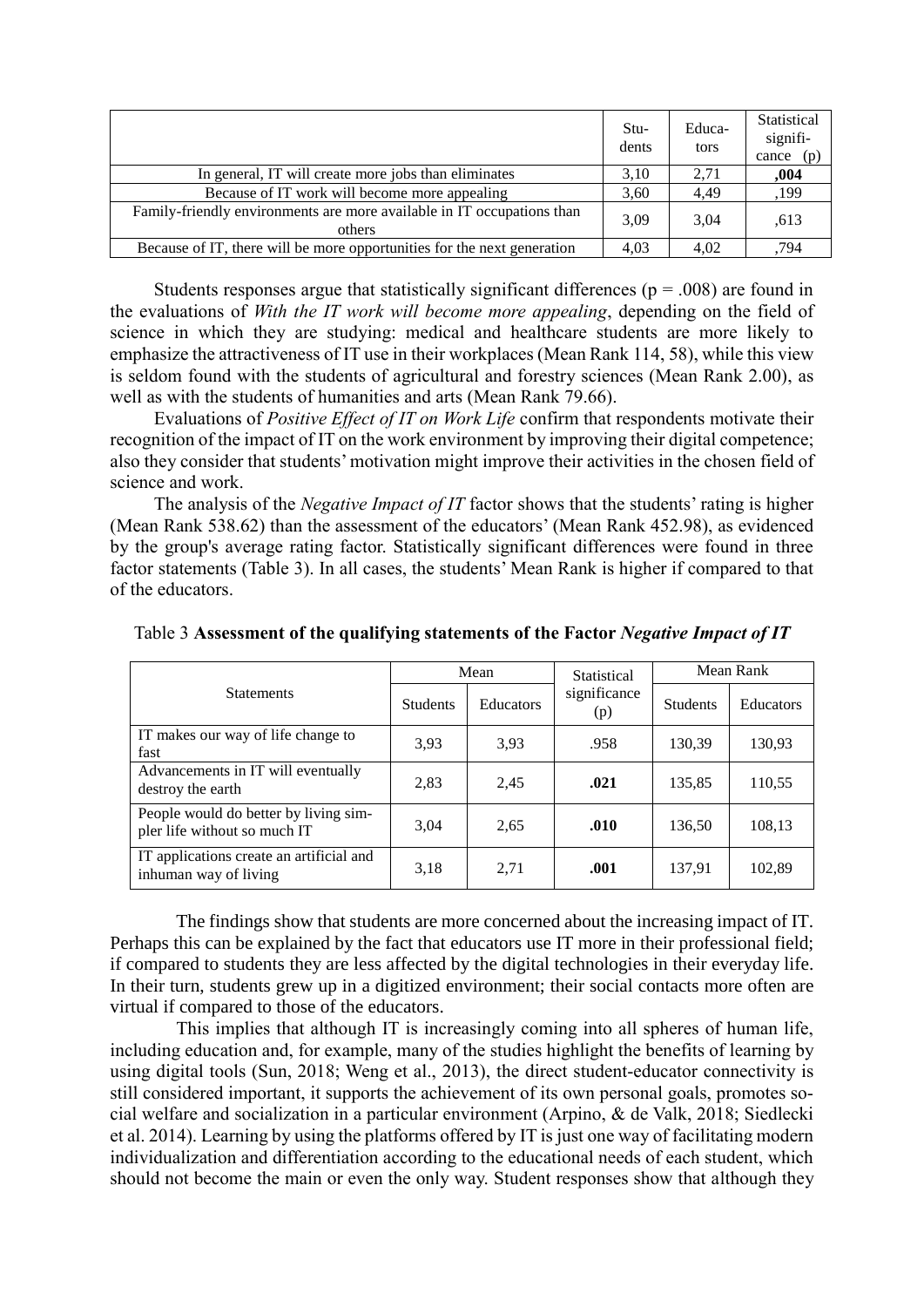have a strong interest in IT, they crave for natural, human relationships that should not disappear from the learning environment.

The analysis also found statistically significant gender differences in the assessments (p = .002). Women more often (Mean Rank 135.18) agree with the statement *Advancements in IT will eventually destroy the earth* than men (Mean Rank 99.07). There are also significant differences in student responses (p = .019), depending on the field of study, statement *IT makes our way of life change to fast* evaluations: more worried about medical and health (Mean Rank 113, 97) and natural science (Mean Rank 96, 80) students, less often in the field of agriculture and forestry (Mean Rank 1.50) and in the field of humanities and arts (Mean Rank 85, 54). The educators demonstrate statistically significant differences in the assessment *It makes our way of life change too fast* ( $p = .012$ ): this aspect is more often concerned by the areas of science (Mean Rank 48, 50), seldom among the representatives of the agricultural and forest sciences (Mean Rank 1, 50).

The researchers' attention has been attracted by the evaluation related to the respondents' motivation, a need and importance of non-stop improvement of their digital competence (Table 4).

| <b>Statements</b>                                                    | Mean | Agree<br>(% ) | Significance of differ-<br>ences (p) according to |          |
|----------------------------------------------------------------------|------|---------------|---------------------------------------------------|----------|
|                                                                      |      |               | gender                                            | position |
| It is important for me in my daily life to know about IT             | 3,82 | 68,1          | .079                                              | .260     |
| IT courses make significant contribution to one's edu-<br>cation     | 3,91 | 74,3          | .632                                              | .060     |
| I enjoy learning about new IT discoveries                            | 3,57 | 55,0          | .031                                              | .447     |
| I am interested in new applications of IT for improving<br>our lives | 3,43 | 52,7          | .027                                              | .941     |
| I like to read about IT-related topics                               | 3,07 | 34,6          | .000                                              | .514     |
| I have looked for information about IT advances on the<br>Internet   | 3,02 | 39,2          | .000                                              | .031     |

Table 4 **Respondents' interest in the development of their digital competence**

The findings show that most respondents are aware of the need for digital competence and its continuous improvement. Men do it more independently - they are more likely than women to be interested in new applications, searching and reading information. Statistically significant differences were found in the attitudes towards IT courses as a contribution to selfeducation, depending on the field of science. In student responses ( $p = .035$ ) the effectiveness of courses is more often recognized by these in engineering (Mean Rank 128, 25) and sciences (Mean Rank 124, 70), less often by medical and health care students (Mean Rank 95, 26) and by agriculture and forestry students (Mean Rank 1. 50).

The educators' evaluations demonstrate statistically significant differences ( $p = .019$ ) for this statement: the highest rating is given by the engineering educators (Mean Rank 42. 90), the lowest - by agriculture and forestry (Mean Rank 1. 00), also of humanities and arts (Mean Rank 15, 67). The results suggest that the level of digital competence differs across the fields of sciences; this peculiarity should be respected in the curricula building. Daily activities in a particular area require not only a different level of competence, but also influence the motivation for the development of digital competence.

Indirect information on positive motivation can be obtained from positive answers to *It is important for me to know about IT, IT makes work more attractive, IT courses are an important contribution to self-education, IT for future generations will have more opportunities,*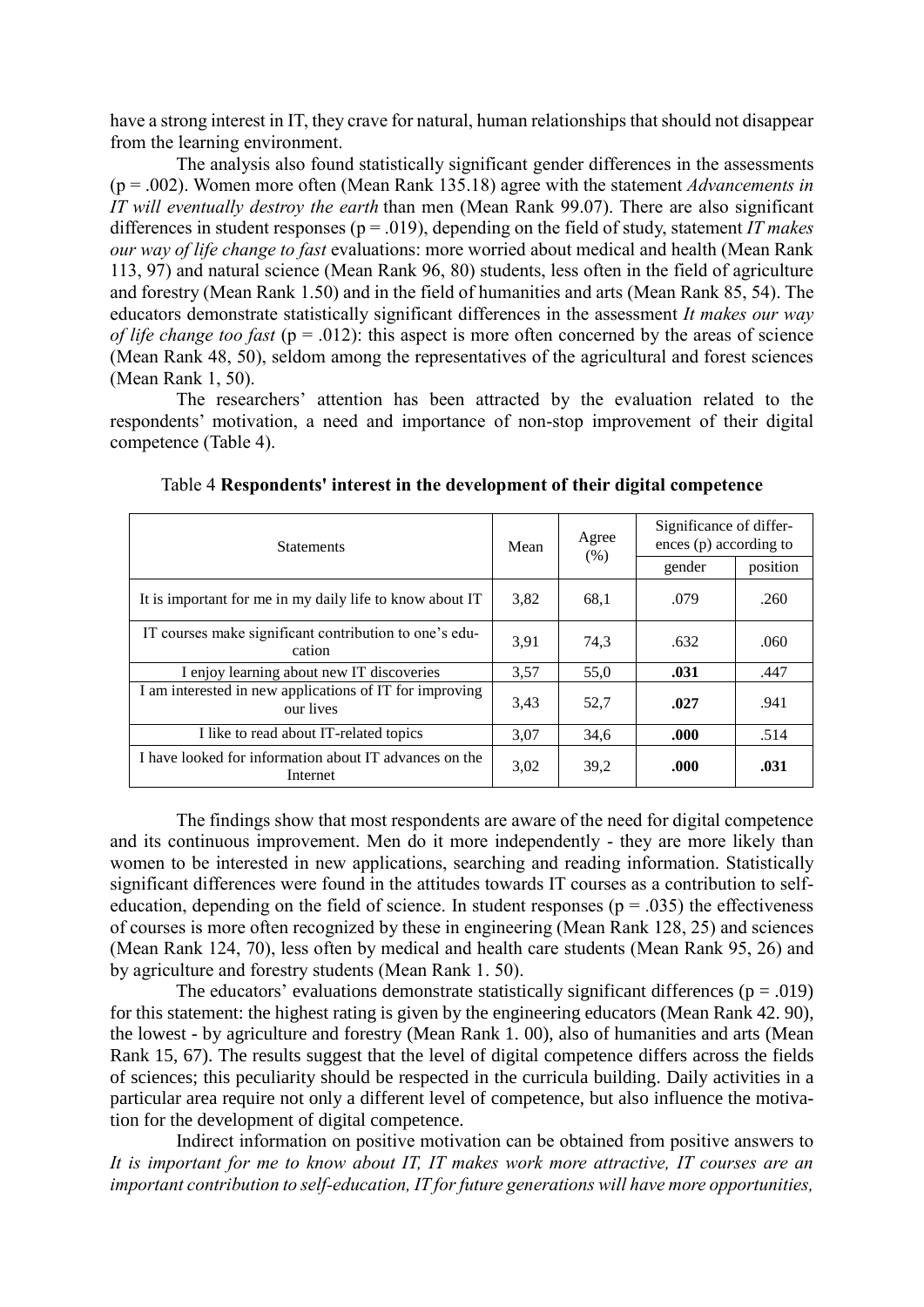### *I am interested in the latest IT applications that could improve our lives*.

Statistically significant differences ( $p = .031$ ), depending on the position of the respondents, indicate that educators (Mean Rank 149, 12) are more likely to look for information about IT development on the Internet than students (Mean Rank 125,50). This makes it possible to conclude that teachers who usually are older than students would need more support in acquiring new IT possibilities. Today's students are safer with IT, they learn a lot from learning by doing, experiental learning, through reflecting, and also from each other.

Analysis of the data obtained in Latvian cultural environment demonstrates differences in attitude towards IT; these were identified being dependent on the profile and gender of respondents, also on positions and fields of sciences. Digital competence is perceived and understood by the respondents as a complex combination of knowledge, skills, attitudes, abilities, strategies; it's complicated essence as well as assumption of the importance of IT and digital media for solving study, practice, research problems should be treated as a possibility of involving educators and students in effective communication, participation and cooperation to create and share new knowledge, deep understanding, acquiring new elaborate skills (Ferrari, 2012). Additional research is needed to specify the level of digital competence for different groups of respondents (for instance, gender, profile, education, cultural context etc.). This would allow for the identification of the educational needs of students and educators for the development of their digital competence consciously accept and appropriately meet the transformative impact of digital technologies.

#### **Discussion**

The difference between students and learners attitude development towards the digital technologies in education should be treated according to their positions in this process: educators' job includes their particular responsibility, therefore their attitude to innovations and quality must become a matter of their targeted self-education. Students' current values and needs obtain their specificity because of a large variety and innovative character of digital devices and their usage; these make a particular object of their attitudes in particular situations and cultural contexts. In the digital age students demonstrate a stronger disposition towards technologies if compared to their educators. This sign of the digital age demands readdressing of the didactic principles of formal educational settings.

When creating an appropriate curriculum at least two positions relating the context of studies should be addressed to refuse from strong normative constraints and transform an indoctrinating process into a learner learning-centred one: (a) considered by students valuable knowledge usually causes positive emotions and is manifested in actions, therefore currently students have larger potential for the decision-making and curricula constructing; (b) values and needs are usually embedded in a concrete reality by respecting students' individual differences that are reflected in their attitudes; (c) instead of using special stimuli for students' learning educators share their responsibilities with the students; roles of educators and students become interchangeable.

The contextuality of educators' and students' values is demonstrated and implemented when coupled with their sense of freedom and responsible attitude while being in their respective positions with interchangeable roles. Meanwhile, both of them hold equal positions regarding their on-going learning – none of them can succeed being passive in learning or by normative way of restricting their positions. Transformation of educational curricula goes through the joint venture of educators and students in value exchange or problem-solving by making use of the priorities of each of them and breaking boarders between students who in normative settings used to be called *growing/developing person* and educators who now are non-stop learners.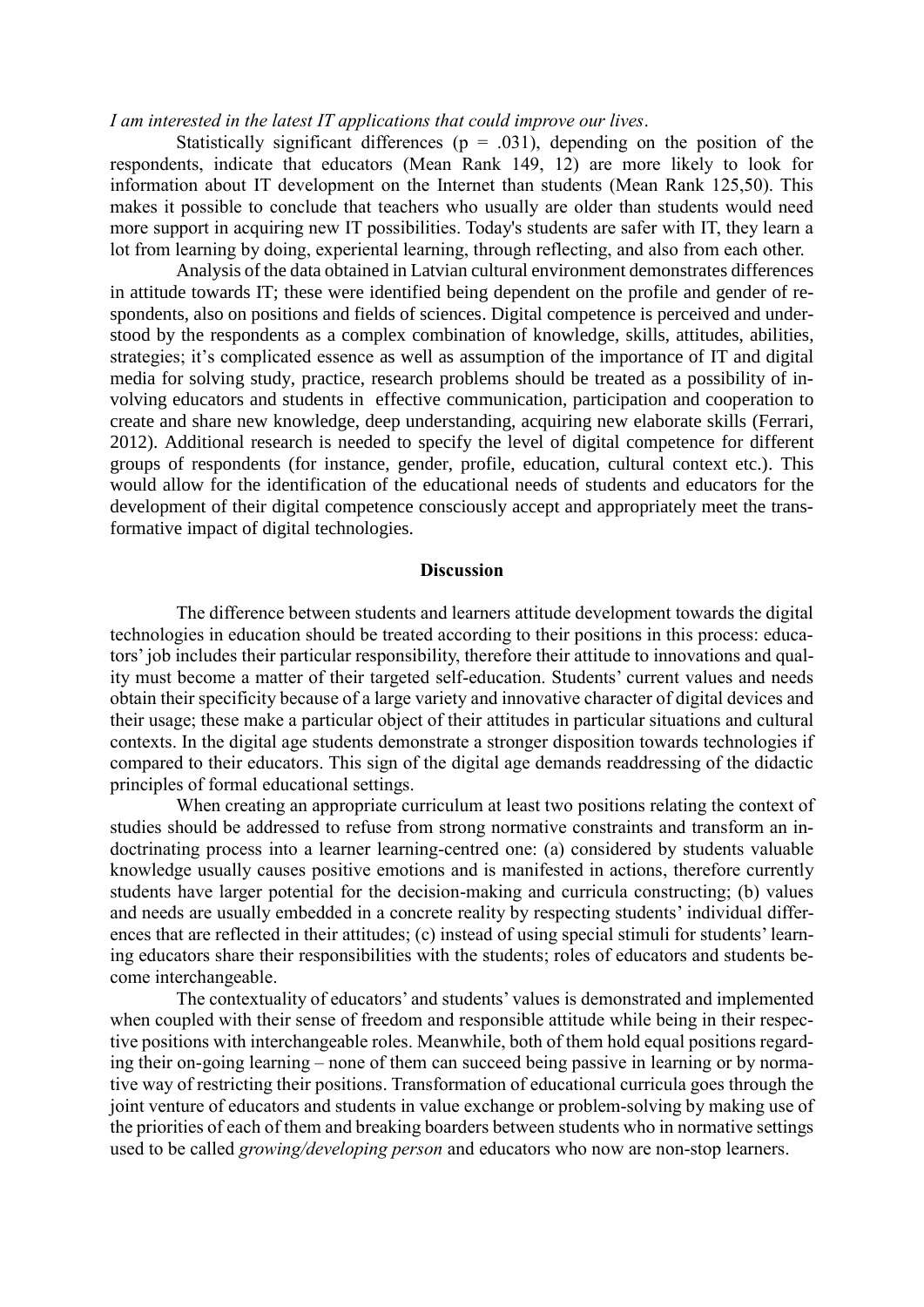Curricula of formal and informal/organized/assisted tertiary and further education do need clearly defined pedagogical approach/paradigm and educative goals which include strong orientations on responsible, critical, creative attitudes of the future graduates to successfully meet the demands and priorities of their future jobs: graduates' and later employees' (also educators') appropriate personality qualities if coupled with attitude development become a precondition of targeted competence acquisition. Educational principles being a background for creating a model of students' and educators' attitude development to complete curricula transition should be grouped round the three levels of the digital competence, highlight their essence, transformative character and demonstrate their step-by-step individual growth:

- (a) instrumental competence as an ability of completing one's job;
- (b) mastery level of this competence characterized by educators and graduates responsible attitude and ability to improve the educational and job process;
- (c) educators' (future specialists of any area) expert's level or even excellence in creative innovations that promote the development of a tertiary institution or tertiary education in general. Therefore only to reach a competence level for educators is not enough; this will stop a tertiary institutions development in its particular role.

The philosophical and psychological nature of attitudes prompts the educators to prioritise attitudes and values to help students motivate their learning, and, when being learned, attitudes add to the learners' success and contribute to the development of even stronger attitudes. The foundations of educators' attitude to digital technologies and their usage should be re-addressed with the focus on its changes in accordance with the possibilities which digital technologies provide being in their capacity of an educational tool, as well as by exploring and using the transformational and transformative character of digital technologies that interfere with the educators' attitude - general and unique qualities which a tertiary curriculum aims to nurture and their further learning helps to keep balanced.

Educators' on-going investigations in cooperation with their students, coupled with the students' preferences and possibilities, targeted changes of pedagogical tools for successful assistance constitute the core of a tertiary process driven by and initiating further educators' targeted attitude change/development. Educators' attitude self-evaluation should be considered a part of their job to maintain high quality of their functioning; their targeted attitude development should be coupled with the innovations to release synergy when educators and students mutually empower the development of each other.

#### **Bibliography**

- Ala-Mutka, K. (2011). *Mapping Digital Competence: Towards a Conceptual Understanding.* European Commission. Joint Research Centre. Institute for Prospective Technological Studies.
- Allport, G.W. (1935). Attitudes. In: C.Murchison (Ed). *A Handbook of Social Psychology. Vol. 2* (pp. 718-844). Worcester, MA: Clark University Press.
- Al-Musawi, N. M., Al-Bustan, A.A. & Al-Mezel, S.M. (2013). Developing a Scale to Measure Attitudes of University Students towards E-learning. In: Parmigiani, D., Pennazio, V. & Traverso, A. (Eds.). (2013). *Learning & Teaching with Media & Technology. ATEE-SIREM Winter Conference Proceedings*. Association for Teacher Education in Europe, ATEE aisbl, Rue Hobbema 67, 1000 Brussels, Belgium.
- Arpino, B., & de Valk, H. (2018). Comparing life satisfaction of immigrants and natives across Europe: the role of social contacts. *Social indicators research, 137*(3), 1163-1184.
- Chai, C. S., & Kong, S. C. (2017). Professional learning for 21st century education. *Journal of Computers in Education,* 4(1), 1–4.
- Eagly, A. H. & Chaiken, S. (1998). Attitude Structure and Function. In D.T. Gilbert, S. T. Fiske & G. Lindzey (Eds). *Handbook of Social Psychology* (pp. 269–322). New York: McGraw-Hill.
- European Commission (2019). *Digital Competence Framework for Educators* (DigCompEdu). Retrieved from <https://ec.europa.eu/jrc/en/digcompedu>
- Fazio, R. H. (1989). On the Power and Functionality of Attitudes.: The role of attitude accessability. In: A.R. Pratkanis, J.S. Breckler, A.G. Greenwald (Eds). *Attitude Structure and Function* (pp. 153-179). Hillsdale,